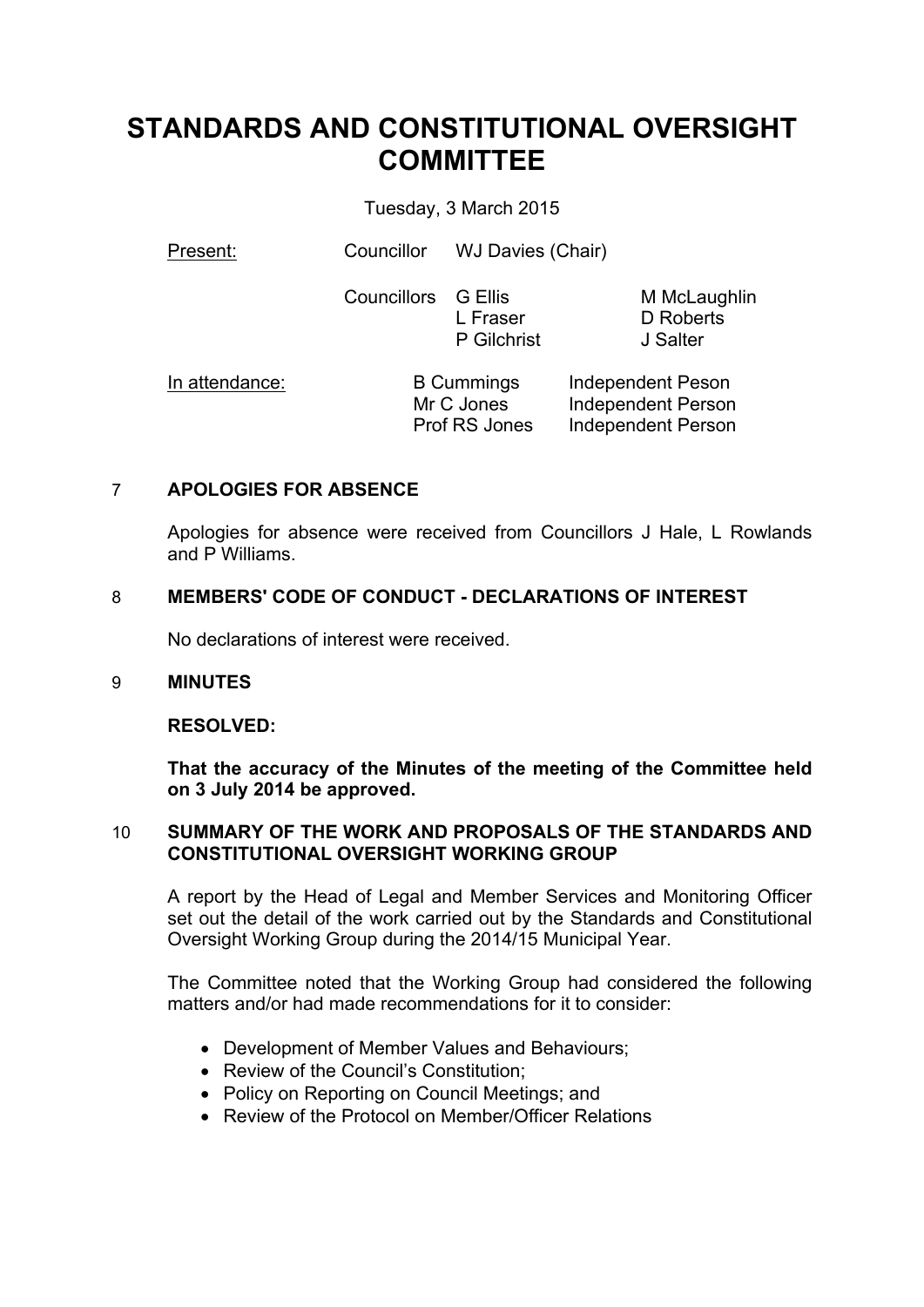Attached to the report were:

- A draft Policy on the Reporting of Council Meetings;
- The revised Protocol on Member/Officer Relations: and
- The Department for Communities and Local Government's Open and Accountable Local Government – August 2014.

Mr J Brace, a member of the public had emailed Members of the Committee on 1 March 2015 to make written representations in respect of this item of business and had requested that he be allowed to speak at the meeting regarding reporting/filming at Council and Committee meetings.

Committee gave consideration to Mr Brace's request and were in agreement that he be allowed to address the Committee and allocated him five minutes in which to do so.

Mr Brace informed the Committee that he had read the report and had provided them with quotes from Regulations and Guidance issued by the Department for Communities and Local Government (DCLG) in advance of the meeting. He sought clarification on a number of points that he made in respect of the Policy on the Reporting of Council Meetings which was appended to the report to which the Head of Legal and Member Services and Monitoring Officer responded as appropriate. Consequently, the Committee noted that:

- The term 'Council meetings' used in the report meant all Council and Committee meetings held that were open to the press and public.
- The Regulations and the Policy was completely compliant with the Human Rights Act provisions.
- The Regulations and the DCLG's Guide sought to balance and ensure that members of the public who do not want to be filmed at meetings can object. The Regulations set out a "black and white" position without any exceptions whilst the DCLG Guide went further by setting out a greater degree discretion .
- The DCLG Guide specifically states that public bodies should consider adopting a policy on the filming of members of the public, and ensure that children, the vulnerable and other members of the public who actively object to being filmed are protected, without undermining the broader transparency of the meeting. The rights of those who wish to film need to be weighed against those who do not. This was subject to a judgement call that would be considered alongside Schedule 12A to the Local Government Act 1972 and the importance of the Council being able to maintain confidentiality and confidence.
- The Policy and Guidance were consistent with what was intended when the Regulations were drawn up and approved. The Policy ensured that consent would be sought and individuals were aware that this would be done.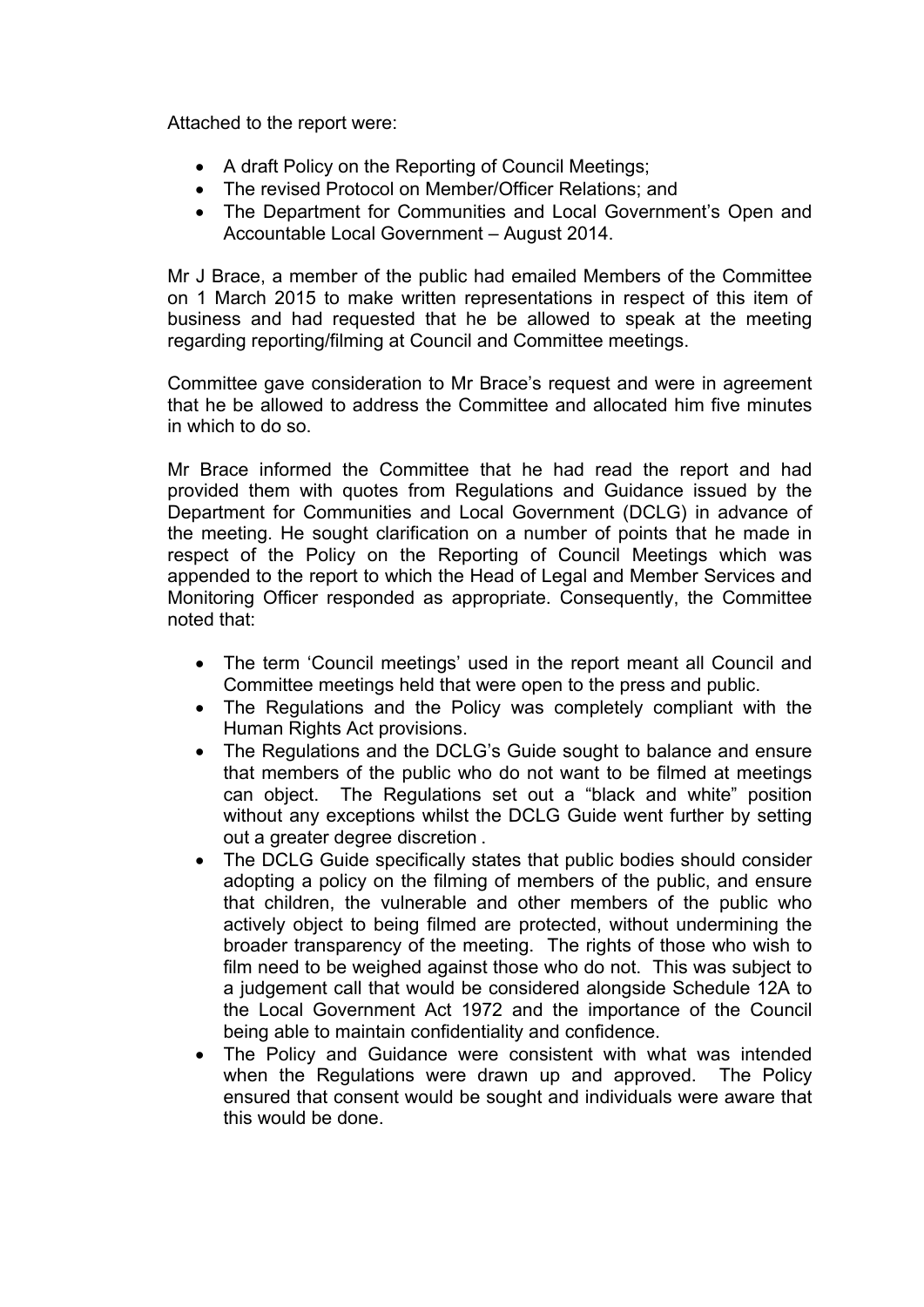Reasonable facilities must be available to those wishing to film Council meetings and the Council needed to determine what it considered was reasonable, having regard to the design limitations of Wallasey Town Hall, where the majority of these meetings were held. Common sense would have to be applied.

A Member, having had regard to Mr Brace's representations on the report and its appendices made the following observations:

- The phrase "Council meetings" was acceptable as it did cover all meetings open to the press and the public.
- Councillors were not allowed to tweet at meetings, was it fair that they were treated differently from the public? This issue needed to be highlighted.
- The Policy meant that Councillors would be filmed and they could not object to it but members of the public could object.
- There would be difficulties (and safety issues to be considered) in accommodating a number of members of the public who may want to film and record Council meetings due to the space available and the disturbance element of them moving around the room.
- Proper permission must be obtained before children under 18 years of age could be filmed at meetings.

Another Member reported that the Standards and Constitutional Oversight Working Group had given consideration to the points the Member had just raised and had developed this Policy on the Reporting of Council Meetings balancing the rights of those who wanted to film Council meetings and those people being filmed. The general assumption was that Councillors would agree to be filmed. The Working Group had wanted to give reasonable assistance to those wanting to film and had balanced that against meeting procedures etc. The resulting document promoted good practice. The Chair would state at the beginning of a meeting that filming would be taking place and if members of the public did not want to be filmed they would be able to opt out.

A Member asked the Head of Legal and Member Services and Monitoring Officer to clarify the definition of a vulnerable person. He responded informing that it would be difficult for this purpose to capture such a definition within the Policy and including a definition had been deliberately omitted. However, if someone at a meeting considered that they were vulnerable they could explain why they were of that view and make their case by justifying why they should not be filmed.

A member proposed that where it was agreed that a meeting would not be filmed the decision should be entered into a register for that purpose so that full records were kept and could be referred to at a later date if it was deemed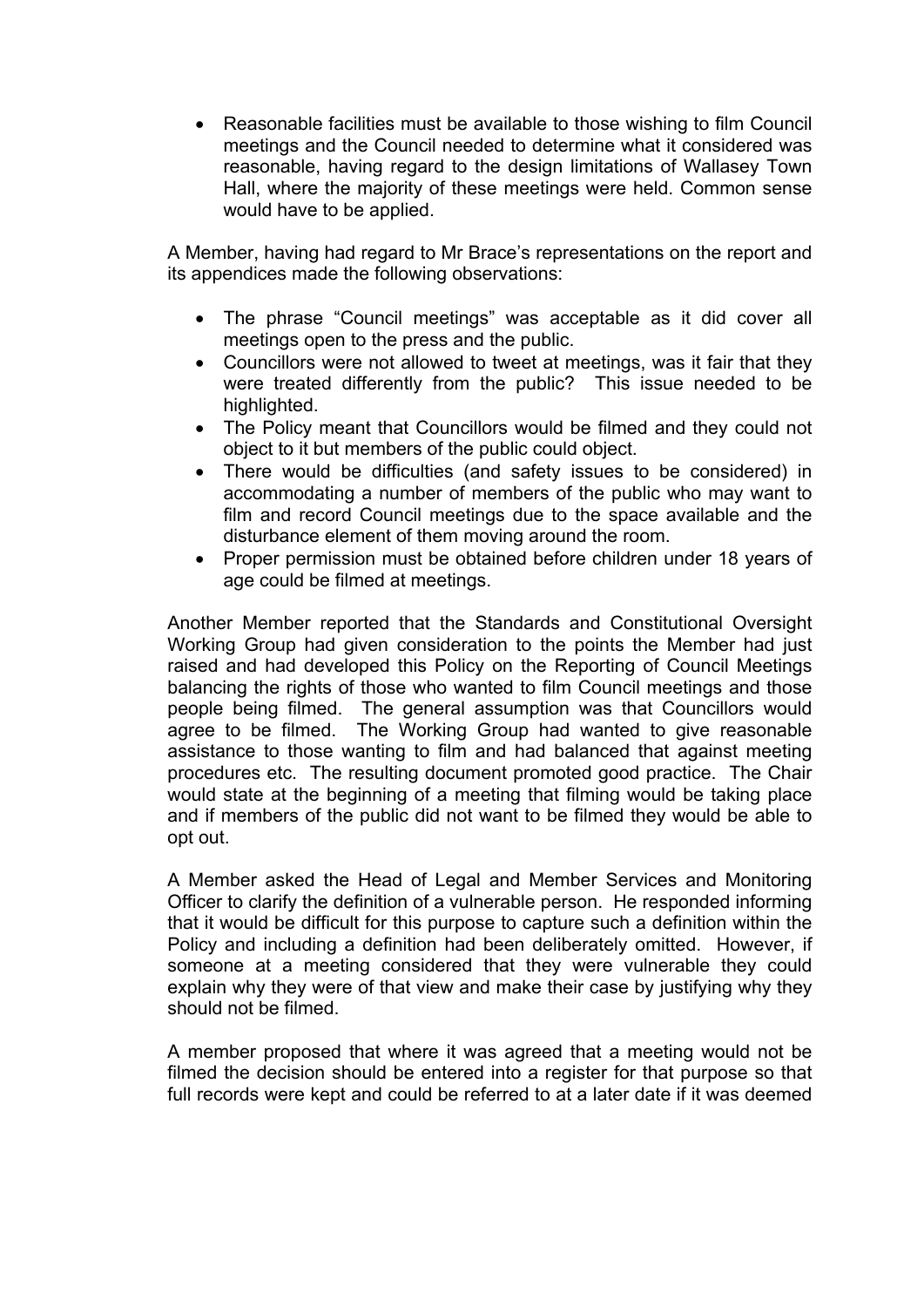necessary. The reason why it had been decided not to film the meeting would also be recorded in the Minutes of that meeting.

The Head of Legal and Member Services and Monitoring Officer informed that the Standards and Constitutional Working Group had had in depth discussions around the Council's Procedural Rules during the current Municipal Year and this had taken up a considerable amount of time. There was more work to be done but there was no set timetable for this as such. There was nothing to prevent the Working Group from continuing to meet and from carrying work over into the next Municipal Year.

#### **RESOLVED: That**

- **(1) the work of the Standards and Constitutional Working Group be noted and it be agreed that it will continue to meet to progress its current work;**
- **(2) the fourth bullet point of paragraph 4.1 of the Policy on Reporting on Council Meetings set out in Appendix 1 to this report be revised as follows:**
	- **not film, photograph or otherwise capture the image, body or face of a minor (who shall for the purposes of this Policy be defined as anyone under the age of 18 years) unless express permission has been obtained from the parent(s), guardian(s), carer(s) or person(s) with legal responsibility for that child(ren);**

**and be recommended to the Council for approval;**

- **(3) subject to (2) above the Committee recommends the Council to give it delegated authority to revise, amend and/or change the Policy on Reporting on Council Meetings;**
- **(4) the revised Protocol on Member/Officer Relations set out in Appendix 2 to the report be agreed and recommended to the Council for approval; and**
- **(5) subject to (4) above, the Committee recommends to the Council that its Constitution be updated with the Protocol on Member/Officer Relations set out at Appendix 2 to the report.**

#### 11 **NOTICE OF MOTION - CONSULTATION THAT COUNTS**

The Committee was informed that the Civic Mayor had referred the following Notice of Motion to it for consideration at the meeting of the Council held on 15 December 2014: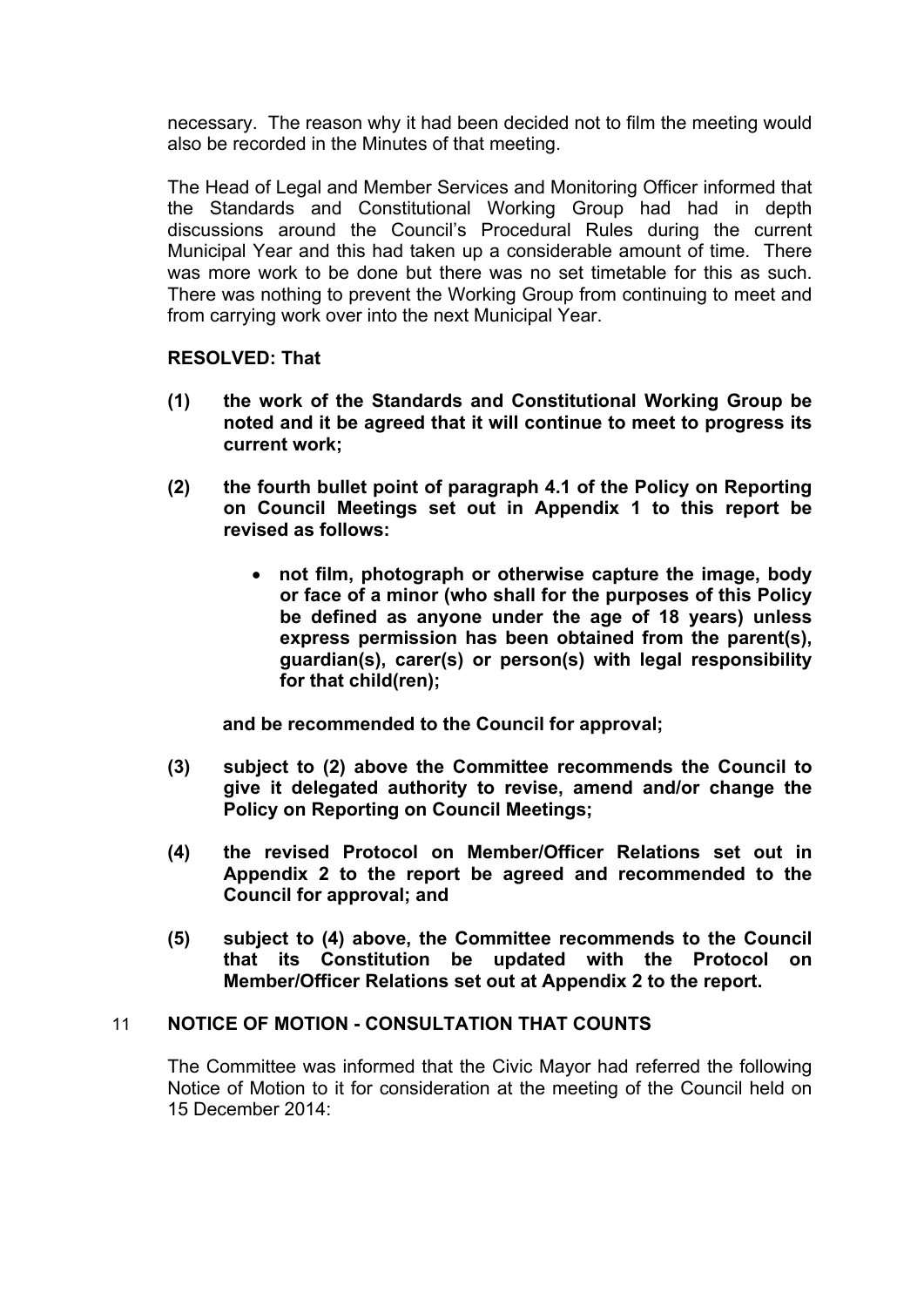#### **'NOTICE OF MOTION - CONSULTATION THAT COUNTS**

**Proposed** by Councillor Phil Gilchrist **Seconded** by Councillor Dave Mitchell

Council recognises that the recent consultation about the options for the future of the Lyndale School led to issues being raised about the nature and practice of 'consultation'.

During this process, there was a distinction drawn between the notes taken at meetings and 'high level' notes. Whilst the inclusion of these points was contained in the subsequent reports, there is a pressing need to capture the full import and quality of points raised by the public during consultations.

Council also understands that the nature of and status of 'preconsultation' was also questioned at a recent meeting of the Policy and Performance Co-ordinating Committee.

Council believes that, in the interests of good governance, there is a need for clarity to ensure that full records of consultations are effectively kept.

Council considers that guidance needs to be developed on the proper capture and reporting of points raised during consultations. The issue of the chairing of such consultations also needs to be considered.

Council requests that the Standards and Constitutional Oversight Committee examine the practices with a view to establishing procedures which Wirral's citizens and Councillors can be fully conversant with and have confidence in.'

Councillor P Gilchrist, was in attendance at the meeting and introduced his Motion. He made reference to the recent consultation exercise the Council had carried out on the proposal to close the Lyndale School and detailed the procedures that had been adopted. In particular, he informed that the relevant Cabinet Member had not wanted to Chair the consultation meetings, as had been the practice during other consultations the Council had carried out, as he just wanted to listen to what was being said. Consequently, Councillor Gilchrist informed that he was of the view that the quality of the recorded proceedings may not have been of a good enough standard as they had been recorded in "a bland manner". He also made reference to the consultations on Children's Centres that had only just commenced.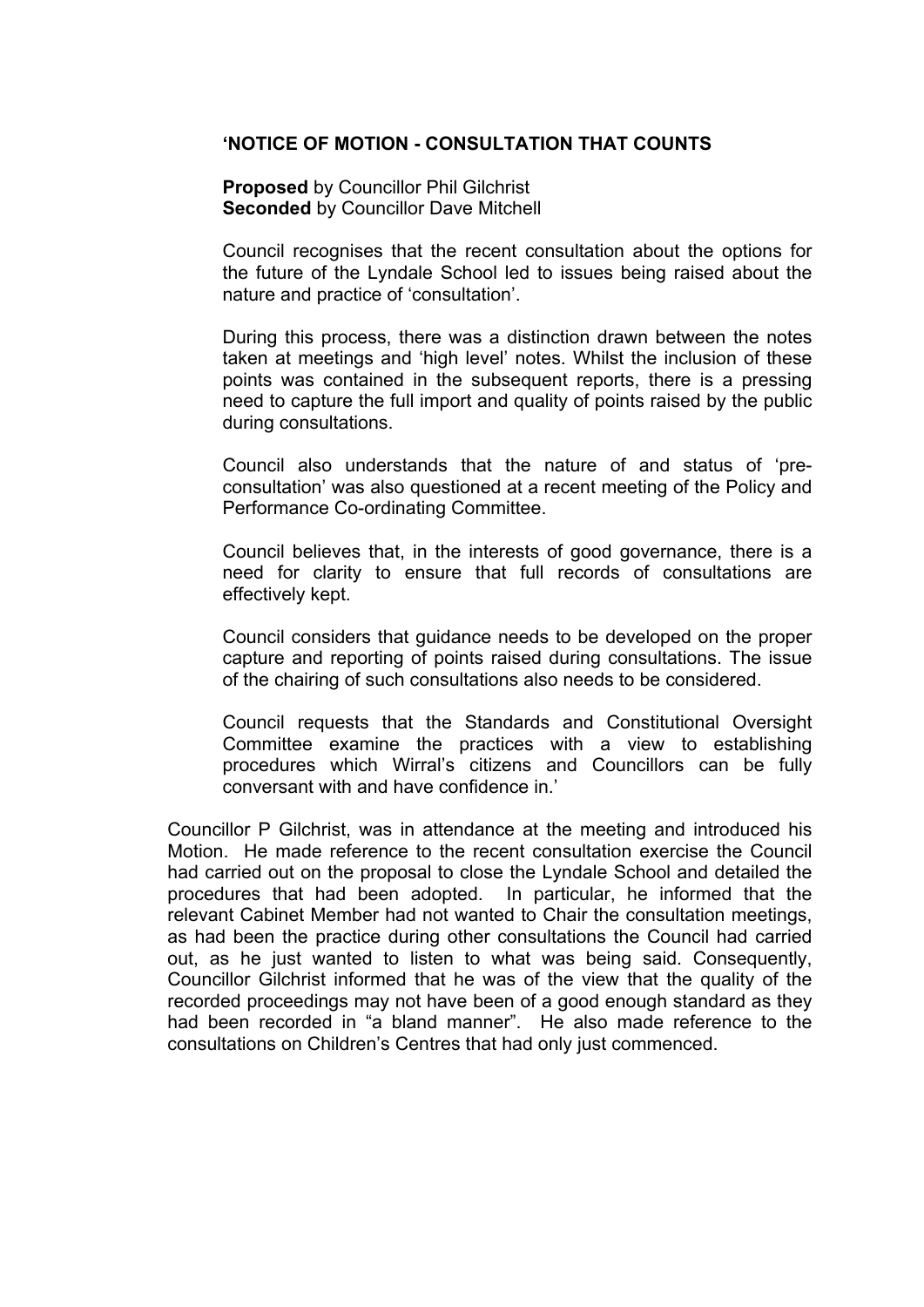Councillor Gilchrist's concern was that there did not appear to be any protocols or guidance on how notes of the Council's consultation meetings should be formatted and recorded so that the salient points were not lost.

Councillor M McLaughlin moved the following Motion which was seconded by Councillor D Roberts:

'That this Committee requests that a preliminary report be presented to it setting out whether the Council has a protocol in place to capture information coming forward from consultation meetings.'

The Head of Legal and Member Services and Monitoring Officer informed that he was not aware of any protocols to capture information provided at consultation meetings but there may be issues around the accuracy of the Minutes taken at such meetings. He considered that there may be resource issues and that defining 'rules' may end up being counter-productive as consultations need to be informative and comprehensive.

The Head of Legal and Member Services and Monitoring Officer also informed that there was no requirement for the Cabinet Member to Chair consultation meetings.

Councillor Gilchrist proposed the following Amendment which was seconded by Councillor M McLaughlin:

'That each of the three Strategic Director be invited to provide commentary on their practices and arrangements for recording views expressed during consultations.'

The Committee noted that some consultations had to be extensive and this depended on the subject of the consultation and exactly what the duties were that the Council had to discharge, so there most probably was not a set procedure adopted in respect of them all.

Members agreed that if they considered that the Strategic Directors' position statements were not adequate the Committee, via its Working Group, would embark on a piece of work. They understood the difficulties of asking the Strategic Directors to produce a common approach.

The Head of Legal and Member Services and Monitoring Officer referred to the need to produce equality impact assessments, along with Committee reports and informed that he would ask the Strategic Directors to provide a range of consultation examples.

The Amendment was put to the vote and carried unanimously. It then became the substantive Motion.